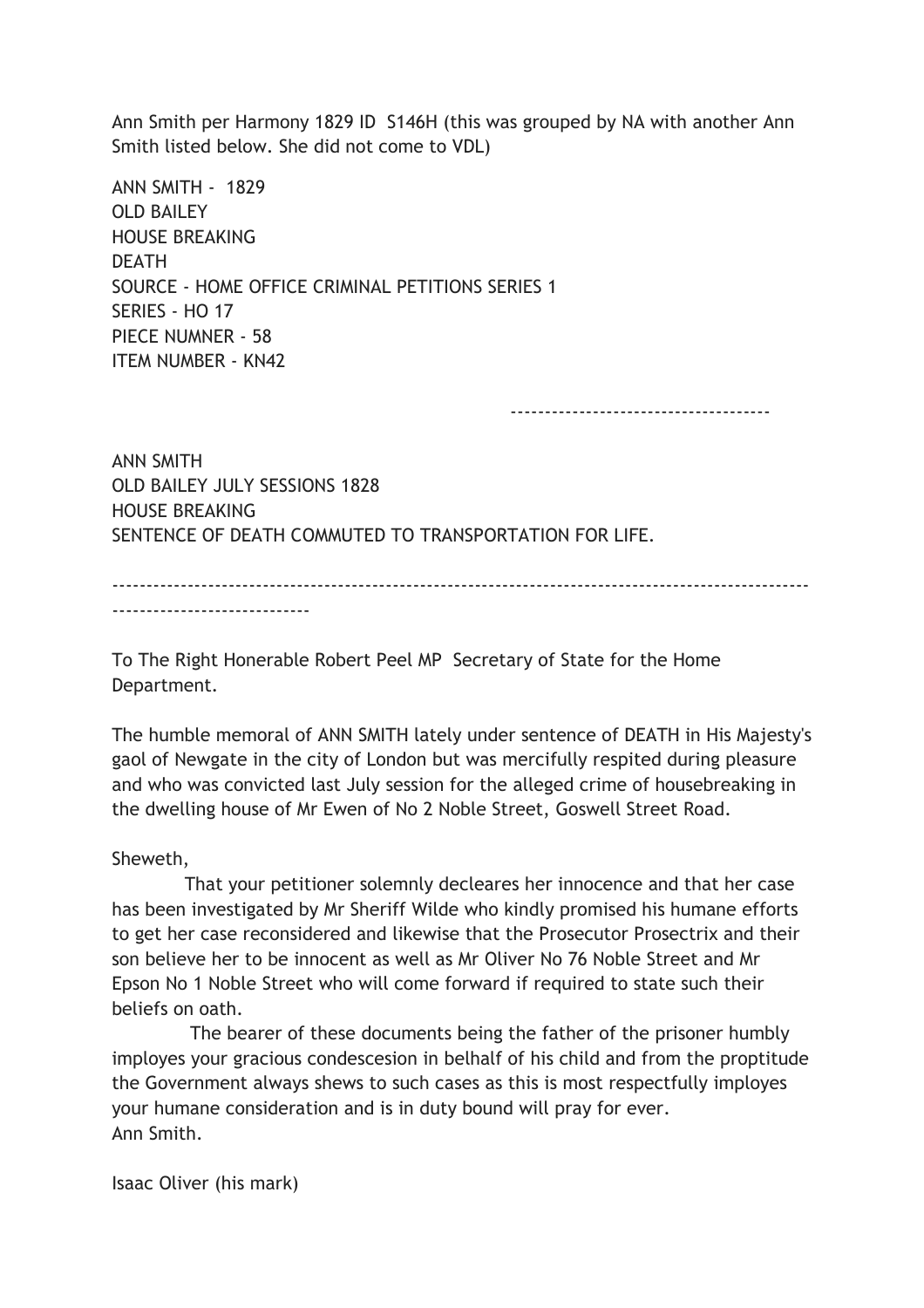Thomas Epson Peter Foley (father of the prisoner) No 3 Barbican Court The above saw three women come out of the house at the time of the robbery have seen the prisoner ANN SMITH at Newgate and positivly delares she was not of them. 13 August 1828

------------------------------------------------------------------------------------------------------

----------------------------------

August 1st 1828

Dear Father,

 I am hapy to inform you that the requests came down last night and that gal has [ ] pleased to spare my life for which I am truly thankful there is but one man to [sus out] of mine unfortunate cretures. The shirifs have just been round the prison and I have spoken to them and they have promised to try to do something for me if they can. I should like to see you as soon as you can make it convienent for the ship will sail ina fortnight or three weeks at most and if noting is done for me I should go then plus to ask mother to send me a plate and spoon of sihe has got them to spare for I have not got any thing for my use  $\lceil \quad \rceil$  I go hoping you and mother are well and Peter.

I remain your unfortunate Ann Smith. -=---------------------------------------------------------------------------------------------------

---------------------------------

On the night of the3 of June I left my home about 9 oclock and did not return until past 5 the next morning it was very rainy and when I got home I put my bonet and shawl and gown and hing them up as they were wet I had not been at home long when tywo young women of the name of Johnson and mathews came to my door and asked me to let them stop until the rain was over they said a woman had been folowing them and acusing them of robing her and  $\lceil \ \ \rceil$  was then at the door I went down and spoke to her but she refused to go [ ] and spoke to the watchman they then went away as they did not wish to get me into trouble and the woman folowed them shortly after. Mathews came back and said that she had lost Johnson I asked her to come to bed but she refused and said she should go home soon and fel aslepe in a chair Johnson shortly afterwards came back also acompanyed by a girl that [ ] over my head in the same house who had a bundle with her she said she had some words with her felow lodgers and would not go upstairs to bed and had turn out all night and had met Johnson in the street soon after the woman came to my door acompanyed by an oficer and he took Mathews to the watchhouse and in about 5 minutes returned with another oficer in the [ ] Jophnson had gone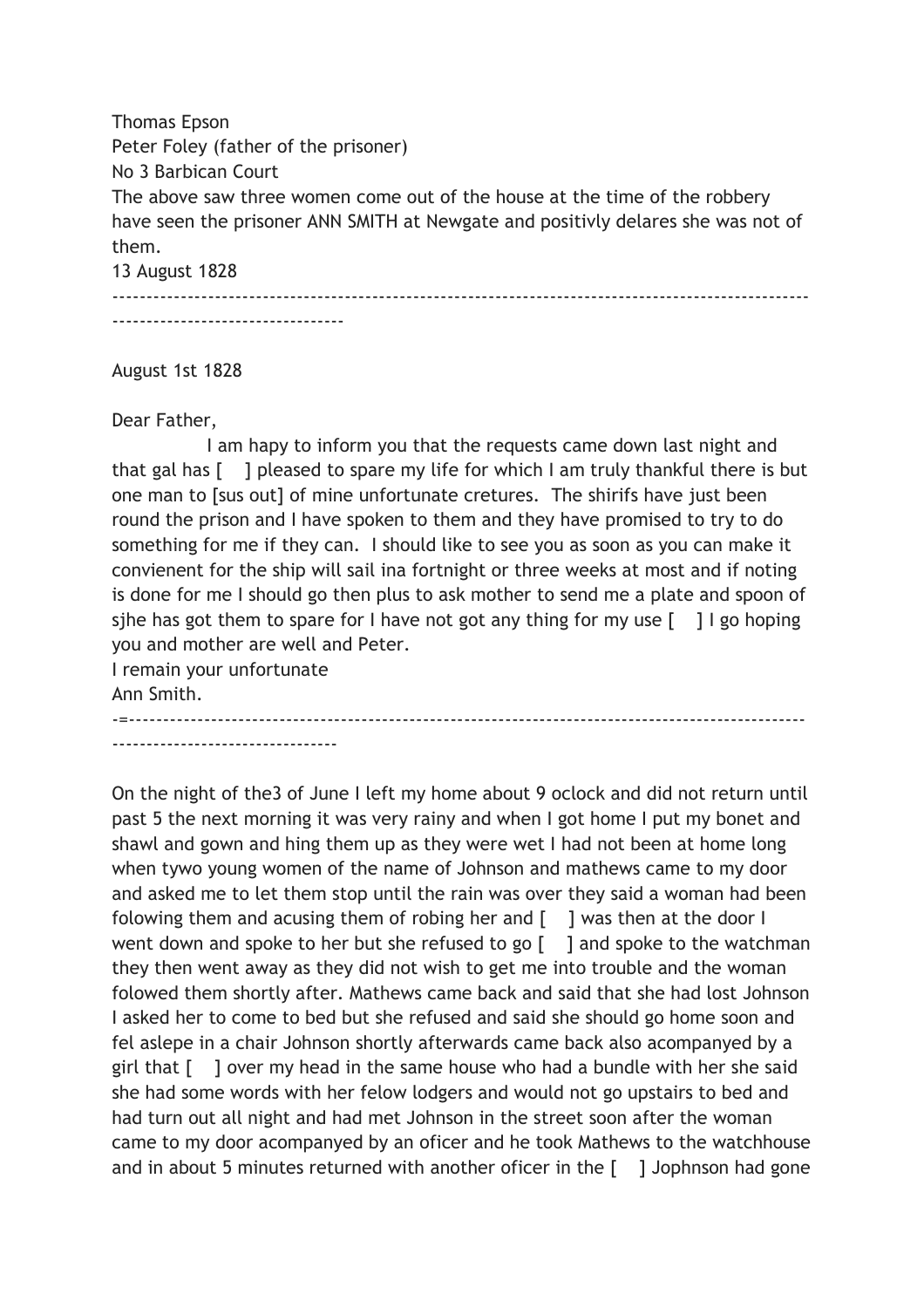up stairs into the room.

(By Keith: There seems to be page/s missing as it starts again thus:) over my head and was locked in by the girl who had brought the bundle into my room the oficers asked me where she was but they  $[1]$   $[1]$  not to titell  $[1]$ therefore said I did not know one of them then went up stairs to look for her and the other asked me if I knew any think of the womans property I told him he was very welcome to search me or my room which he did and on finding the bundle asked me whose it was I said it was mine or something like that but the girl that brought them put the words into my mouth and my mind was in such a stateof confussion that I scarce know what I saw or did the oficer then said I must go before a Magistrate and give a beter acount of them and took me to the watchhousewilst there the story of the lost boy was made up by Johnson the other girl was not taken but whilst I was in [ ] her felow lodger came to one and asked me not to bring the girl into trouble that I shoud have a counsellor provided for me and I should be acquited but she never came to see me and give me anything but for the sake of Johnson who behaved wrong with me until after my triaal I did not say any thing as she fuley expected to be tried before me and meant to disclose my inocenmce of the robery but it hapened otherwise and I was tried first folishly told the same story and [ ] myself to serve her but she has said all she can to clear me and if it will be any use she will say it to any body she says that as she and the other girl were pasing the door of the womans house and seeing it open they went in and saw a parlour door open and some children aslepe on the grounf and some one else in a bed and the girl went in and took the things of the drawers and tied them up in her shawl and that when they came out of the house there was a man stsanding at a door of a shop and another cleaning windows and the prosecutrix stated herself that two of her nebours saw two rouf dirty women coming out oif her house wit a bundle (words missing, torn paper) in one of their arms but they would have  $\begin{bmatrix} 1 \\ 1 \end{bmatrix}$  between me and them had they come  $\begin{bmatrix} 1 \\ 1 \end{bmatrix}$  this is all I know or can say about it if I was the person that did the robing I should not have been so ready to have acnoledged thing to be mine but not being aware of the consequence and never having been in a case before I did as I was advised by those about me who I thought my friends. Ann Smith

------------------------------------------------------------------------------------------------------ -----------------------------------

The name of the two men who saw the women come out of Mrs Ewens house with the bundle of cloths are: Mr Isaac Oliver Coal Merchant No 76 Noble Street

and Mr Thomas Epsom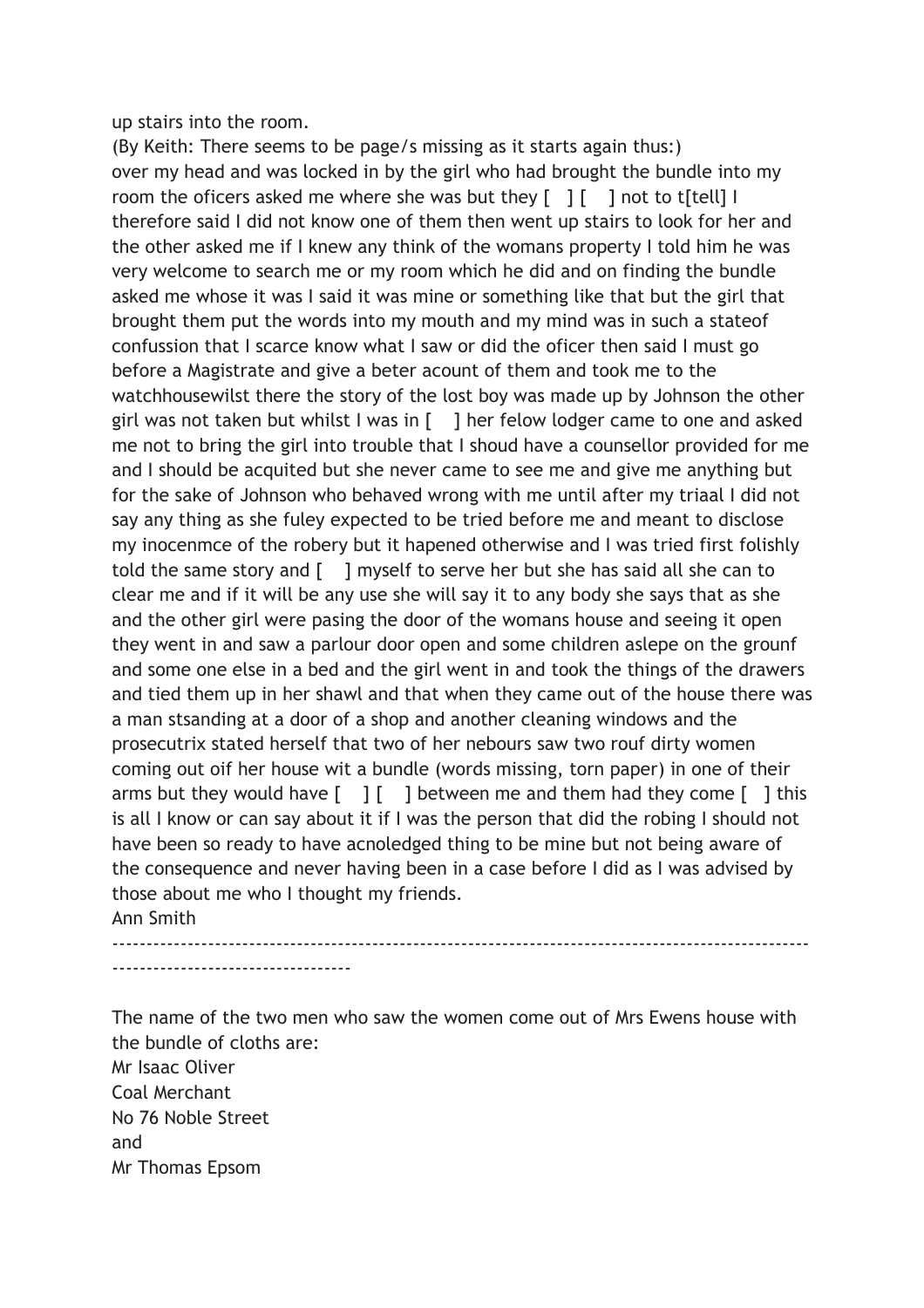Cheese Monger No 1 Noble Street ------------------------------------------------------------------------------------------------------ -----------------------------------

ANN SMITH - AGED 22 SOMERSET QUARTER SESSIONS TAUNTON OCTOBER 1829 GAOLERS REPORT - GOOD AS FAR AS KNOWN SERIES HO 17 PIECE NO - 58 ITEMS NO - KD 52

------------------------------------------------------------------------------------------------------

To The Right Honorable The Secretary of State for the Home Department

The humble petition of ANN SMITH now a prisoner under sentence of transportation in the gaol of Exeter.

## Sheweth

-------------------------------

 That your petitioner is a native of Chipstable in the County of Somerset and your Petitioners father and mother and all her relations reside in or near that Parish which is upwards of thirty miles from the City of Exeter.

 That your Petitioner kived in service at Budgwater and having left her place there your petitioner went down to Exeter to see a friend and happened to meet in an Inn there with the two persons who committed the bobbert (a man and a woman).

 That your petitioner belived that the man took a watch from a person in the street and handed it to the woman his companion who in a moment (and without your petitioner being aware of what she was doing) gave the watch into your petitioners hand and then both the man and the woman having  $\lceil \quad \rceil$  away your Petitioner was [ ] apprehended.

 That your petitioners friends live at shuch a great distance from Exeter that your petitioner could not have an opportunity of precuring evidence as to her character upon her trial.

 That your Petitioner previously to this affair always has an impeachable character and the several persons whose names are below:

Your Petitioner humbly prays for a  $\lceil \quad \rceil$  of her sentence and that she may be imprisoned instead of being transported beyond the seas. An your Petitioner will for ever pray.